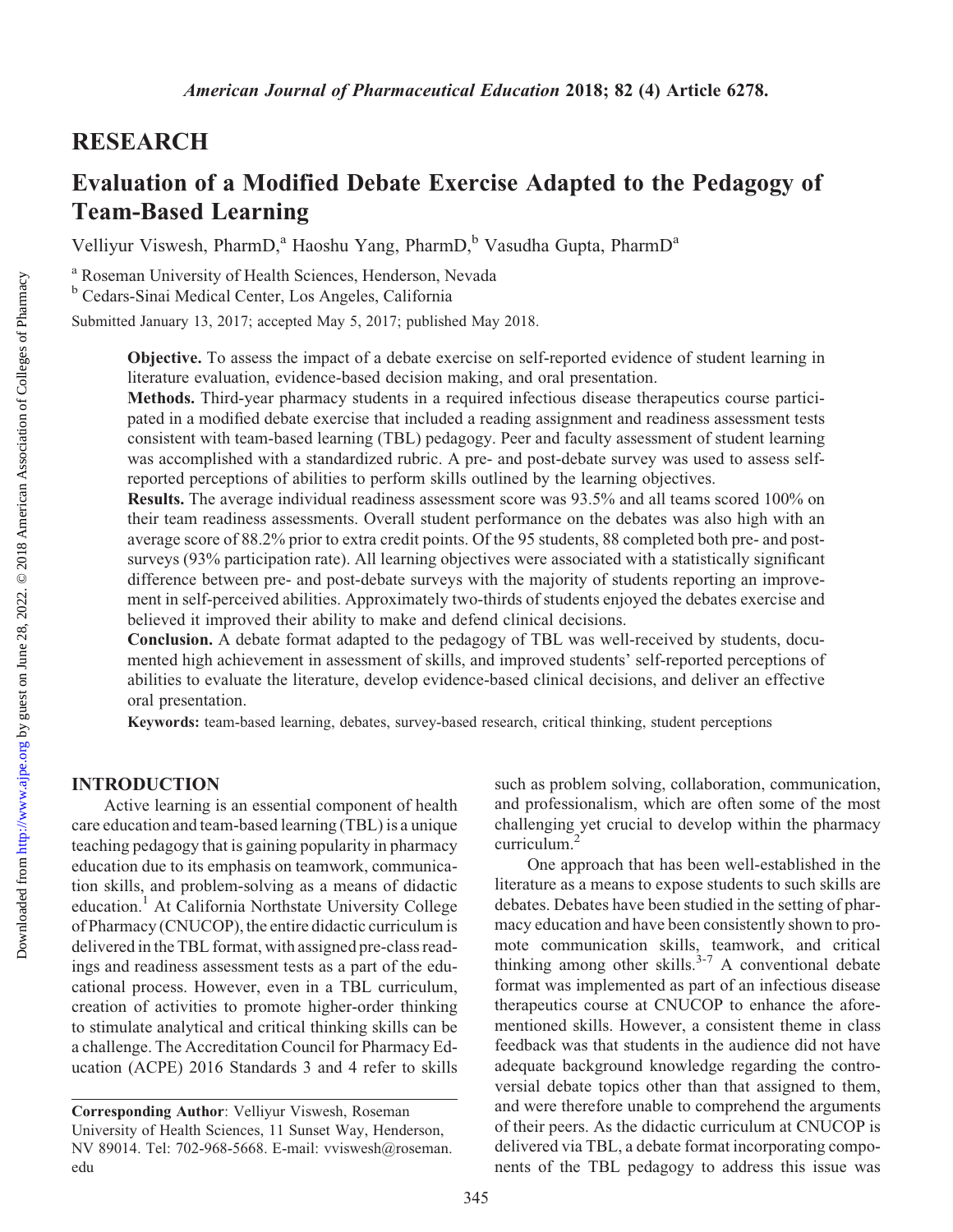Downloaded from

implemented. The debate format used a pre-class reading assignment and individual and team-based readiness assessment tests at the beginning of class to hold students accountable for the pre-class reading. The purpose of incorporating these TBL-components was to provide students with adequate background knowledge on all debate topics to encourage student-audience engagement in the debates. To the authors' knowledge, there have been no previously published reports of a debate format incorporating components of the TBL pedagogy.

The primary objective of this study was to assess the impact of this TBL-adapted debate exercise on selfreported evidence of student learning in literature evaluation, evidence-based decision making, and oral presentation. The secondary objective was to assess general student perceptions of the debate exercise.

### METHODS

The debate exercise was conducted during the spring semester of 2015 as a component of a required infectious disease therapeutics course for pharmacy students at CNUCOP during the third year of a four-year professional program. Ninety-five students were enrolled in the course. The nature of the debates provided students with an opportunity for learning at the higher levels of Bloom's taxonomy of learning, namely analysis, synthesis, and evaluation.<sup>8</sup> The learning objectives for the debates exercise were: identify and critically evaluate primary literature including the strengths and weaknesses of each article; use information from the literature to develop a concise, evidence-based argument defending a viewpoint; anticipate opposing arguments and successfully identify limitations in them; effectively answer questions defending your argument and develop challenging questions probing an opposing argument; convince an audience of your viewpoint on a topic with credibility and evidence-based rationale; and deliver a clear, concise, professional, organized, and engaging oral presentation within specified time constraints.

In mapping back to the objectives of the study, the first two learning objectives relate to literature evaluation, the second two to evidence-based decision making, and the last two relate to oral presentations. The 95 students were divided into 18 teams of 5-6 per team. At CNUCOP, students are randomly assigned to new teams at the beginning of each semester and remain in the same teams for all required courses in a given semester. The debates were conducted over three class days, each spanning 3 hours, with six teams debating each day. Each team was randomly assigned an opposing team to debate against resulting to three debate topics per day. Students were only required to attend the class day during which they were debating and the same three debate topics were used on each class day.

The three debate topics were: cefepime can be used for the treatment of serious infections due to ESBL-producing organisms, probiotics are effective for the prevention of Clostridium difficile-associated diarrhea, and linezolid should be used over vancomycin for the treatment of MRSA pneumonia. Topics were randomly assigned 6 weeks prior to the debates and each team was provided two high-quality primary research articles, one for and one against each topic. Student teams were not informed whom they would be debating against. Two articles were provided because of a concern noted after a pilot of the debate exercise in the previous year. At that time, facilitators noted that opposing teams had often researched different articles and therefore had no common ground to directly critique the literature behind each other's arguments. Providing the single best articles for and against each topic allowed for both debating teams to have some common ground for their presentation, thereby increasing the quality of the debate arguments. Students were still encouraged and expected to identify other sources independently. The format of the debate presentations is shown in Table 1 and was adapted from previously published examples.<sup>3,9,10</sup> As the curriculum is built upon TBL at CNUCOP, some of the fundamental components of TBL were incorporated into the debate exercise. As previously discussed, to better engage the student audience, a pre-class reading assignment covering background information on all three topics was given to enhance students' understanding of classmates' debate topics. This reading was only two pages to limit additional work that might distract teams from preparing for their own debate topics. Consistent with the pedagogy of TBL, students were held accountable for the reading assignment by the administration of individual and team readiness assessment tests (iRATs and tRATs) followed by discussion of underlying concepts at the beginning of class, prior to the debates.

The debate presentations were graded using a rubric that was provided to students in advance. With two student teams debating, the remaining four student teams in the audience were required to participate in grading using the same rubric as faculty. The grading rubric scored presenters on content and delivery and was written to be identical to the learning objectives to document achievement of each objective for assessment and curricular mapping purposes (Appendix 1). Student-rated scores were averaged and comprised 40% of the overall grade, while two faculty members' scores were averaged to comprise the remaining 60%. After each debate presentation, students in the audience voted for the team they believe made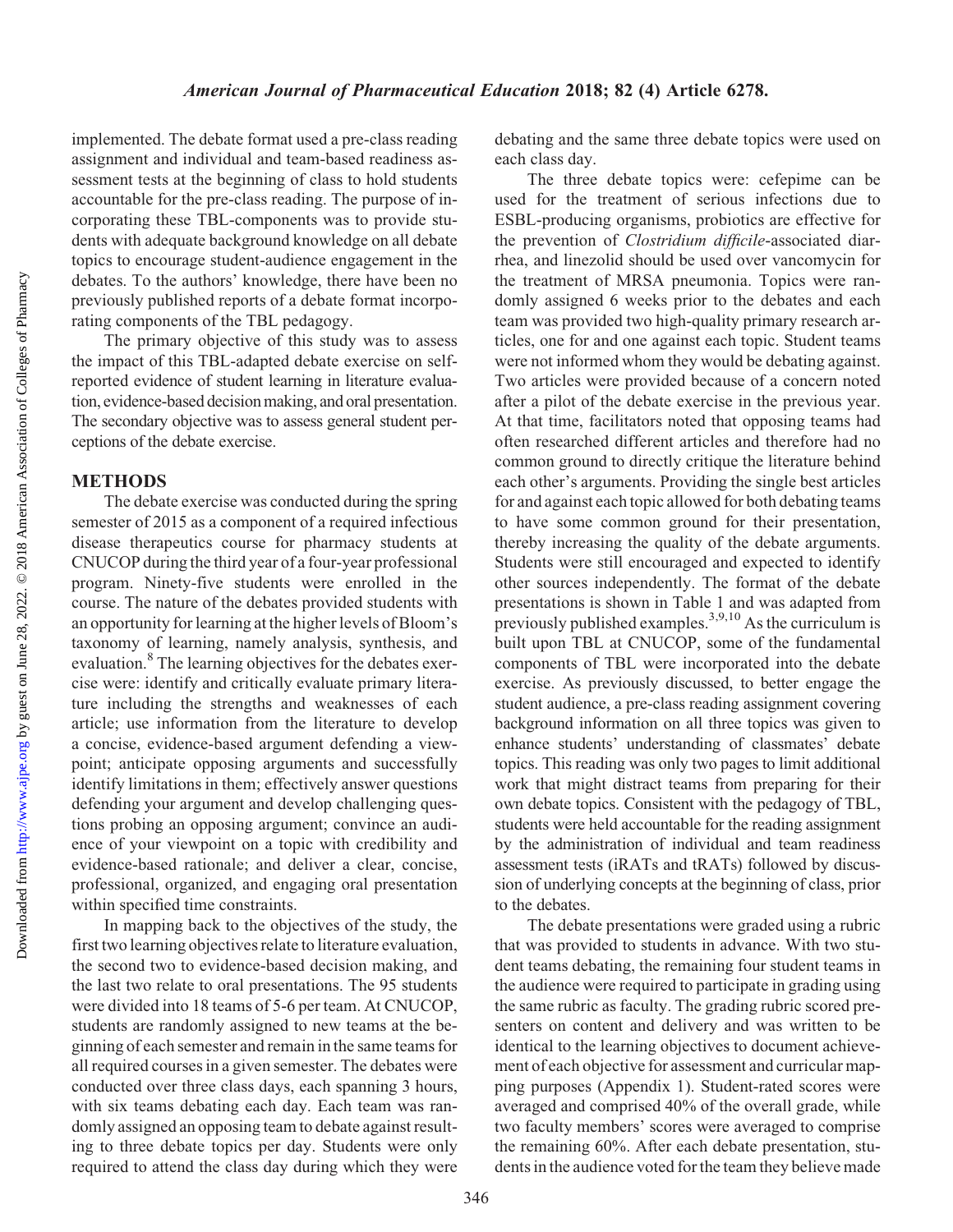|  |  |  | Table 1. Format of Debate Presentations |
|--|--|--|-----------------------------------------|
|--|--|--|-----------------------------------------|

| <b>Segment of Debate</b>                                                          | <b>Time</b>         |
|-----------------------------------------------------------------------------------|---------------------|
| Student $1 -$ Opening statement (present stance and supportive evidence)          | 6 mins/team         |
| <b>Break</b>                                                                      | 2 mins              |
| Student $2$ – Rebuttal (identify flaws/weaknesses in opposition's argument)       | 6 mins/team         |
| <b>Break</b>                                                                      | 2 mins              |
| Students $3,4,5^a$ – Cross-examination (each student asks and answers 1 question) | $10 \text{ mins}^b$ |
| <b>Break</b>                                                                      | 2 mins              |
| Student $6 - \text{Closing statement}$ (summarize points in favor/points against) | 6 mins/team         |
| Total                                                                             | 52 minutes          |

<sup>a</sup> Teams with five students were paired with other five-student teams, and only two students (number 3 and 4) participated in cross-examination while student 5 delivered the closing statement

<sup>b</sup>Each answer during cross-examination was limited to a maximum of 1 minute

the most convincing argument. If a team garnered at least 60% of the audience vote, they received 5% extra credit toward their overall presentation score. The purpose of this extra credit was to provide additional incentive to produce high-quality arguments and presentations. Information from the debate topics themselves were not assessed in subsequent examinations as the purpose of the debates exercise was not to learn the topics, but to provide students the opportunity to refine their skills in literature evaluation, evidence-based decision making, and oral presentations, as noted in the learning objectives. The debates accounted for 10% of a student's overall course grade (housed in the team component of the TBL course) and intra-team peer evaluations (which included feedback on the debates) were conducted at the midpoint and at the end of the semester, accounting for 2% of the overall course grade.

To externally evaluate the debatable nature of the topics, clinical pharmacists' opinions on each topic was surveyed via the American College of Clinical Pharmacy (ACCP) Infectious Disease Practice Research Network (ID-PRN) email listserv. Assessment of student learning was documented via peer and faculty evaluation of debate performance and students' self-reported perceptions of abilities to perform skills outlined by each of the learning objectives using a pre- and post-survey design. The pre-debate survey was administered at the time of topic assignment, 6 weeks prior to the debates. The post-debate survey was administered in class at the conclusion of each debate day. The pre-survey consisted of two demographic questions (age and gender), six questions directly phrased off each learning objective, and one summarizing question. The same questions were replicated in the postsurvey, which also included an additional four questions reflecting on student perceptions of the debates, and one question to capture open-ended feedback. Participation in the pre- and post-surveys was optional to students and no incentives were provided for participation.

Informed consent was obtained prior to administration of the pre-survey. All survey responses, as well as voting for debate teams, were collected through the TurningPoint electronic audience response systems. Each student has a TurningPoint response system tied to their unique student identification number, and this was used to match pre- and post-survey responses. Anonymous open-ended feedback upon completion of the debates was provided on paper and collected at the end of class by a faculty member not involved in course grading. To eliminate the possibility of survey participation and responses affecting course grades, all survey responses were de-identified and matched by a faculty member not involved in grade assignments before course coordinators were provided survey data.

The CNUCOP Institutional Review Board approved this study. The expert opinion survey as well as the preand post-debate student surveys were analyzed using descriptive statistics. Comparisons between the pre- and post-surveys were analyzed with the paired samples Wilcoxon signed rank test with an *a-priori* alpha value of 0.05 for statistical significance. All statistical analyses were performed using SPSS statistics version 23 (IBM Corp., Armonk, NY).

#### **RESULTS**

The debate topic survey of clinical pharmacists' opinions using the ACCP ID-PRN email listserv garnered 163 respondents. Average age was 37.1 years with an average of 8.2 years of experience practicing/affiliated with the area of infectious disease. The majority of respondents practiced in an inpatient or hospital setting (82.6%). Their level of agreement to each of the debate topic statements is shown in Table 2. Overall, each debate topic had approximately one-third of respondents either agreeing or having neutral opinions on the statement while the other two-third disagreed, thus validating the debatable nature of the assigned topics.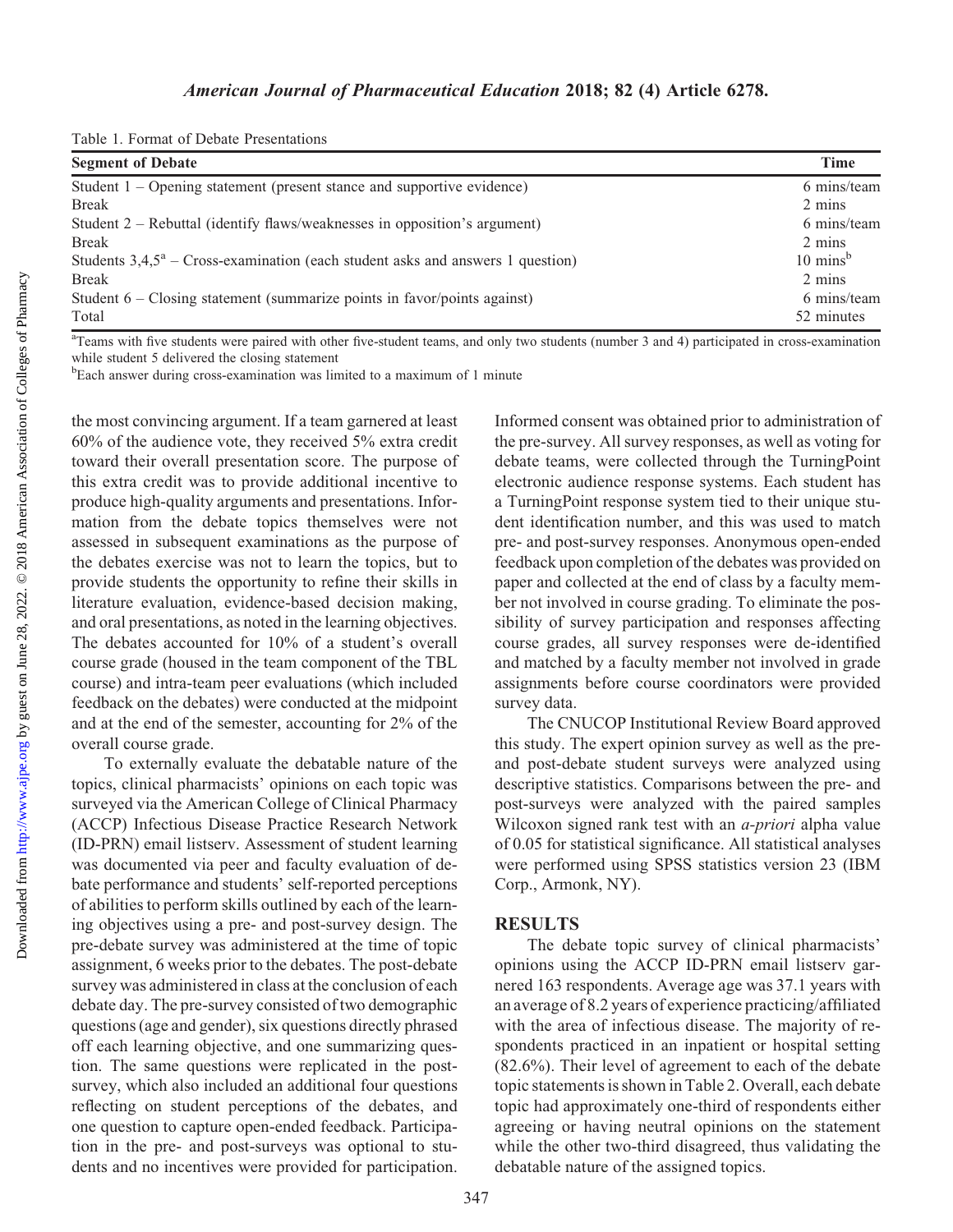|                            | Debate Topic 1 <sup>a</sup> | Debate Topic 2 <sup>b</sup> | Debate Topic 3 <sup>c</sup> |  |  |
|----------------------------|-----------------------------|-----------------------------|-----------------------------|--|--|
|                            | No. $(\% )$                 | No. $(\% )$                 | No. $(\% )$                 |  |  |
| <b>Strongly Disagree</b>   | 29 (17.8)                   | 26(16.0)                    | 21(12.9)                    |  |  |
| Disagree                   | 83 (50.9)                   | 82 (50.3)                   | 74 (45.4)                   |  |  |
| Neither agree nor disagree | 15(9.2)                     | 41 $(25.2)$                 | 40 $(24.5)$                 |  |  |
| Agree                      | 31(19)                      | 14(8.6)                     | 22(13.5)                    |  |  |
| Strongly Agree             | 5(3.1)                      |                             | 6(3.7)                      |  |  |

Table 2. Survey of Expert Opinion on Each of the Debate Topic Statements  $(N=163)$ 

<sup>a</sup>Cefepime can be used for treatment of serious infections with ESBL-producing organisms

b Probiotics are effective for the prevention of *Clostridium difficile*-associated diarrhea<br><sup>ET</sup> inezalid should be used over vancomyoin for the treatment of MPSA preumonic

Linezolid should be used over vancomycin for the treatment of MRSA pneumonia

Average student performance on the individual readiness assessment tests was 93.3% (14/15) and all teams scored 100% on their team readiness assessments. The average student score on the exercise as a whole was 88.2% (48.5/55) prior to addition of extra credit points, which were awarded to 7 of the 18 teams. Average scores by student/peer grading was 95% (52.3/55), while average scores by the two faculty facilitators were 81.1% (44.6/55) and 81.8% (45/55) respectively. Appendix 1 shows a breakdown of peer and faculty scoring by each component of the grading rubric. Student-rated scores were significantly higher than that of faculty graders. Debaters generally performed well in the delivery portion of the rubric, which mirrored the sixth learning objective, but had more variable scores in the content portion, which tied to the first five learning objectives. In particular, students scored the lowest (4.5/5 by peers and 3/5 by faculty) in anticipating opposing arguments and identifying limitations in them which represented the third learning objective. The next lowest faculty-rated score pertained to the fourth learning objective, the cross-examination portion of the debates, where the average faculty-rated score was 3.3/5. Scores related to assessment of the other learning objectives were generally higher with all facultyrated scores being greater than 3.8/5. All debate teams'

Table 3. Demographics of Students Included in the Analysis of Pre- and Post-Surveys (N=88)

|              | Responses, $n$ $(\%)$ |
|--------------|-----------------------|
| Age in years |                       |
| $<$ 25       | 3(3.5)                |
| $25 - 29$    | 59 (67)               |
| $30 - 34$    | 17(19.3)              |
| 35-39        | 8(9.1)                |
| 40-44        | 1(1.1)                |
| $\geq 45$    | $\mathbf{0}$          |
| <b>Sex</b>   |                       |
| Male         | 35(39.8)              |
| Female       | 53 (60.2)             |

presentations were scored as being professional and completed within the allotted time.

Eighty-eight of 95 students completed both the preand post-surveys (93% RR). Demographics are shown in Table 3. The majority of students (71%) were below the age of 29 years with 60% of respondents being female. Results from the surveys are shown in Table 4. All questions on the surveys (six phrased identically to each of the learning objectives and one summary question) showed statistically significant changes between pre- and postsurveys with the majority of students showing an improvement in self-assessed abilities to perform skills outlined by each learning objective. The post-survey results of students' perceptions of the debate exercise are shown in Figure 1. Overall, the majority of students enjoyed the debate exercise and believed it improved their ability to make and defend clinical decisions. Although the majority of students didn't feel that the workload associated with the debates was excessive, 23% believed they were too much work.

There was lack of consensus among students as to whether there should be more debates in the pharmacy curriculum. Open-ended feedback was provided by 65 students and anecdotally confirmed the overall positive student experience (Examples: "I really liked the debates and feel more comfortable talking about evidence"; "Good public speaking practice"; "I liked that the debates gave us two sides to a topic, as we're always told, things aren't black and white in the real world"). In addition, students found the reading assignment and readiness assessments helped them understand and learn from the presentations of their classmates (Examples: "The readiness assignment was short and helped me follow the debates of my classmates"; "I at first found the reading assignment to be extra work on top of preparing my debate but after class I realized it really helped me stay interested while I was in the audience"; "I'm glad the reading wasn't too long to distract my debate prep. It made me interested in hearing others' arguments and learn from them"). Although most students felt motivated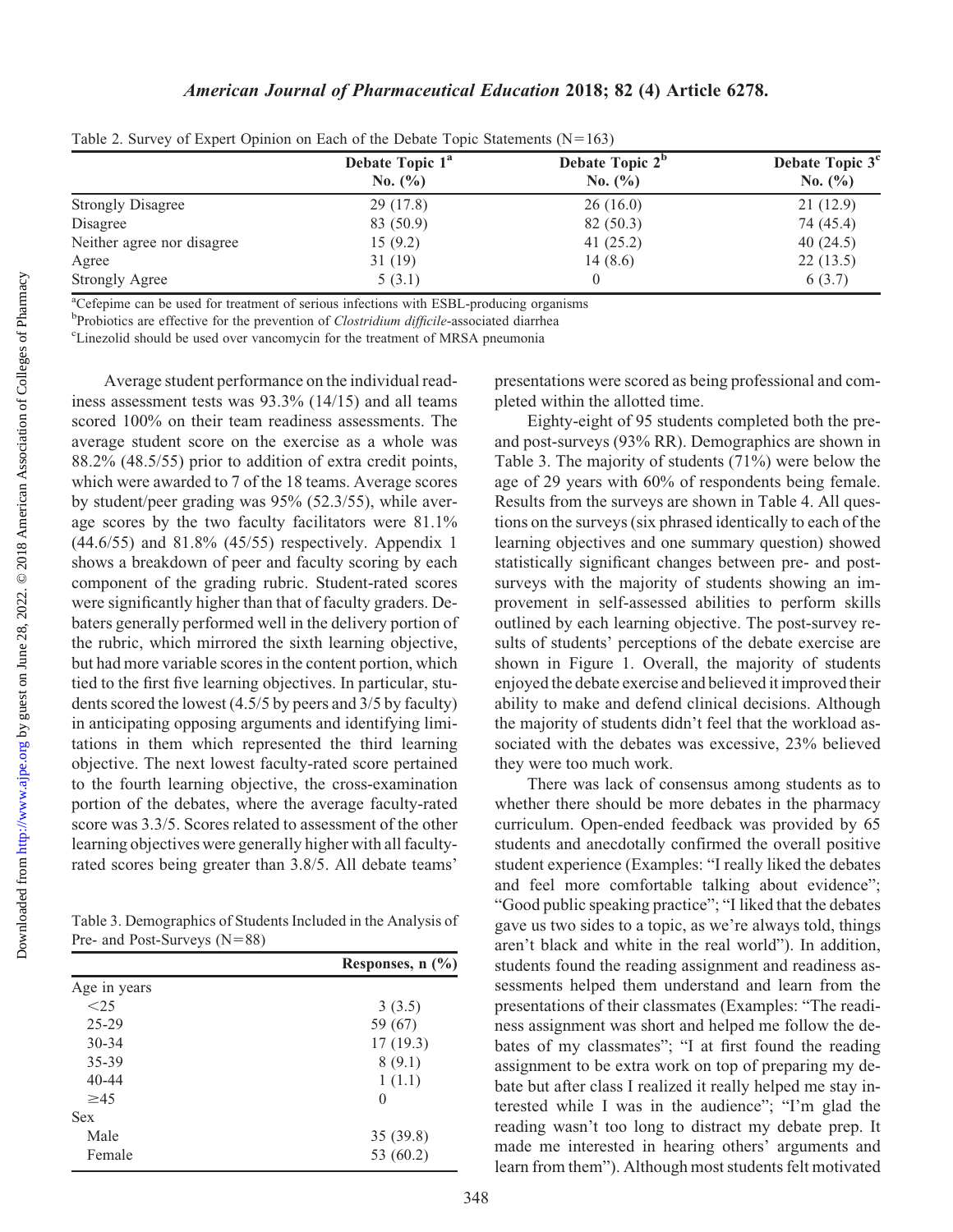| <b>Survey Question</b>                      | <b>Survey</b> | Poor<br>$(\%)$ | <b>Below</b><br>Avg $(\% )$ | Avg<br>$(\%)$ | Above<br>Avg $(\% )$ | <b>Excellent</b><br>(%) | $+ change$<br>$(\%)$ | - change<br>$(\%)$ | $\boldsymbol{p}$ |
|---------------------------------------------|---------------|----------------|-----------------------------|---------------|----------------------|-------------------------|----------------------|--------------------|------------------|
| Learning objective 1 <sup>a</sup>           | Pre           |                | 32                          | 57            | 8                    | 2                       | 39.8                 | 13.6               | .0019            |
|                                             | Post          | 6              | 10                          | 57            | 25                   | 2                       |                      |                    |                  |
| Learning objective $2^b$                    | Pre           | 6              | 31                          | 50            | 14                   | $\theta$                | 43.0                 | 12.8               | < .001           |
|                                             | Post          | $\overline{2}$ | 10                          | 67            | 16                   | 3                       |                      |                    |                  |
| Learning objective $3c$                     | Pre           |                | 31                          | 42            | 18                   | 2                       | 39.8                 | 23.9               | .044             |
|                                             | Post          |                | 20                          | 60            | 17                   | 2                       |                      |                    |                  |
| Learning objective $4d$                     | Pre           | 3              | 38                          | 46            | 11                   |                         | 48.9                 | 17.0               | < .001           |
|                                             | Post          | 5              | 15                          | 51            | 25                   | 5                       |                      |                    |                  |
| Learning objective 5 <sup>e</sup>           | Pre           | 6              | 28                          | 55            | 8                    | 3                       | 48.3                 | 16.1               | < .001           |
|                                             | Post          | 3              | 13                          | 56            | 18                   | 10                      |                      |                    |                  |
| Learning objective $6f$                     | Pre           | 5              | 16                          | 60            | 15                   | 5                       | 45.6                 | 13.3               | < .001           |
|                                             | Post          | $\Omega$       | 10                          | 49            | 30                   | 10                      |                      |                    |                  |
| Develop an argument                         | Pre           | $\mathfrak{D}$ | 29                          | 51            | 15                   | $\overline{2}$          | 46.0                 | 11.5               | < .001           |
| and presentation of<br>overall high quality | Post          | $\theta$       | 9                           | 56            | 26                   | 8                       |                      |                    |                  |

Table 4. Pre- and Post-Survey of Students' Self-Assessed Ability to Perform Learning Objectives (N=88)

<sup>a</sup>Identify and critically evaluate primary literature including the strengths and weaknesses of each article

<sup>b</sup>Utilize information from the literature to develop a concise, evidence-based argument defending a viewpoint

c Anticipate opposing arguments and successfully identify limitations in them

dEffectively answer questions defending your argument and develop challenging questions probing an opposing argument

e Convince an audience of your viewpoint on a topic with credibility and evidence-based rationale

f Deliver a clear, concise, professional, organized, and engaging oral presentation within specified time constraints

by the opportunity for extra credit and were more engaged in the assignment as a result, some students felt the adjudication of extra credit was not fair (Examples: "Great idea with the extra credit. It doesn't promote hostility or discourage students if they don't win"; "The extra credit made me want to work harder, even though I didn't get the points"; "It seemed the team that went last had the advantage of having the last say, this wasn't fair in terms of extra credit"; "We worked really hard on our debate so I don't think it was fair that we didn't get any extra credit"). Most students believed the debates helped them learn about the disease states while also improving their confidence and ability in literature evaluation, evidence-based decision making, and oral presentation (Examples: "Although we've done journal clubs before, this was cool how we had to look at it from both sides and defend our opinion"; "Great practice for presentations before APPEs"; "I think this will help me on rotations when I need to back-up what I say with evidence").

### **DISCUSSION**

The debate exercise, incorporating components of a TBL pedagogy, was an effective classroom assignment demonstrated significant improvements in students'



■ Strongly Disagree ■ Disagree ■ Neutral Agree Strongly Agree

Figure 1. Post-Survey of Students' Perceptions of the Debate Exercise.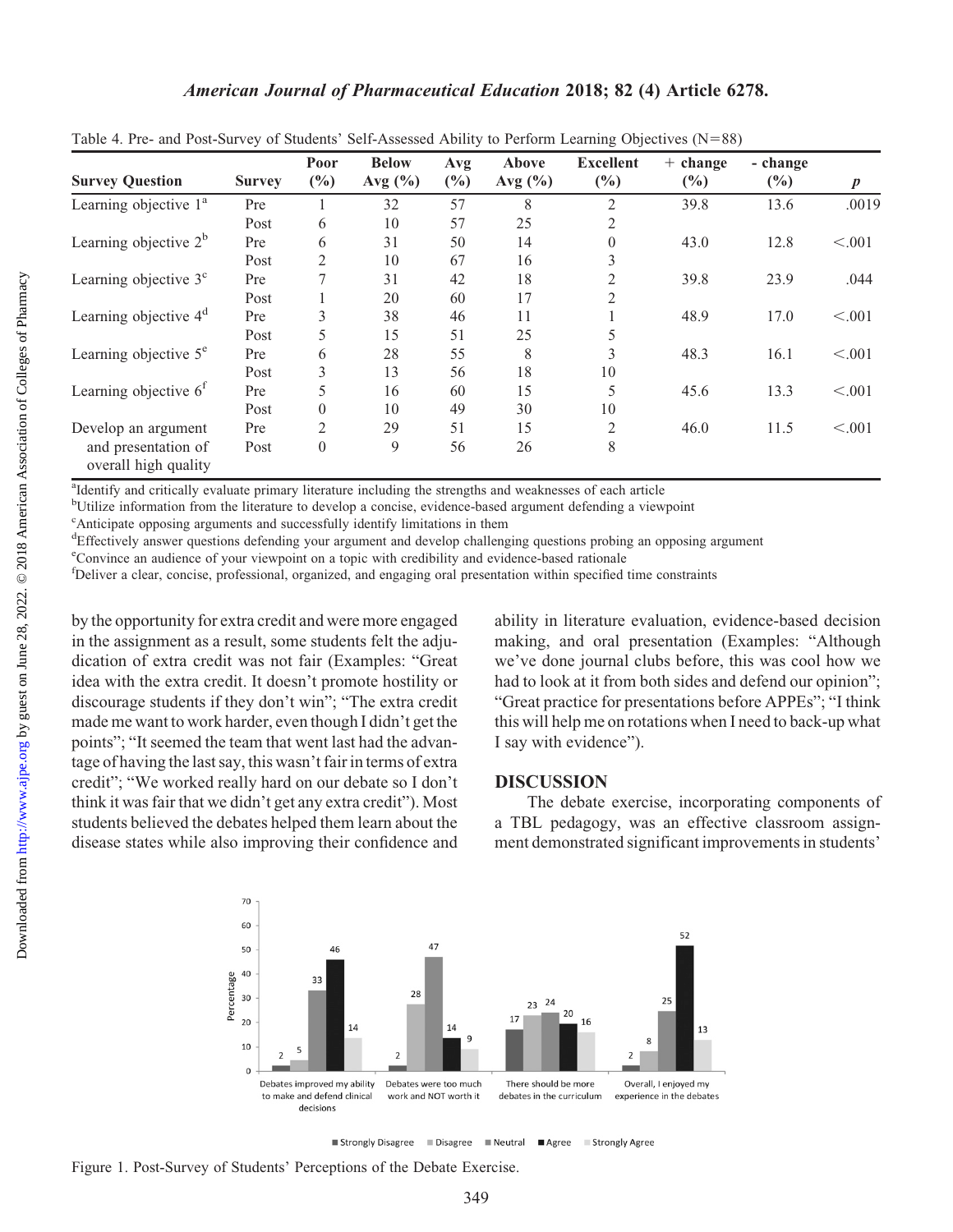Downloaded from http://www.ajpe.org by guest on June 28, 2022. @ 2018 American Association of Colleges of Pharmacy by guest on June 28, 2022. © 2018 American Association of Colleges of Pharmacy <http://www.ajpe.org> Downloaded from

self-reported perceptions of abilities to perform the skills outlined in the learning objectives. In addition, peer and faculty evaluations of students' performance documented formal assessment of skills tied to each learning objective of the assignment. Students generally delivered their debate presentations well but struggled with cross-examination, anticipating opposing arguments and identifying limitations in them. The methodology used in this debate improved upon the previously piloted conventional debate format by incorporating a pre-class reading assignment, readiness assessment tests, and immediate discussion and clarification of background information on all topics prior to starting the debates. Performance on readiness assessments was high indicating adequate pre-class preparation by the students and this ensured all students were knowledgeable on the material to be actively engaged in their colleagues' presentations.

Although iRAT percent scores typically average in the mid- to low-80s in the course, the average iRAT score for the debates was 93.5%. This may be because the reading assignment for the debates was much shorter and intended to minimize distraction from students preparing for their debate topics. It was just intended to provide basic background knowledge on the three topics, and this may explain the unusually high iRAT scores in this assignment. In the future, RAT questions may have to be cautiously increased in difficulty. Although open-ended student feedback regarding the TBL components of the exercise (readiness assessment and discussion) was positive, a limitation of this study is that it did not specifically evaluate the impact of the implementation of TBL-based components to the debate format. This evaluation was not possible as formal data collection was not performed for comparison with the pilot of the conventional debate format during the prior year.

To further promote audience engagement in the debates, students were required to participate in grading of debate teams. During the previous year's pilot of the debates, average student-rated scores were similar to that of faculty demonstrating reasonable objectivity. However, in this exercise, student-rated scores were significantly higher than that of faculty and were unlikely to have been objective. As a result, the weight of student-rated scores toward the final grade will be reassessed for future debates. Although this may have affected the overall grade assignments and represented a limitation in design of the debate's grading, this is unlikely to have affected student learning or survey results. Another weakness of this study was that it does not formally document an improvement in the skills associated with each learning objective. Such documentation of an improvement in skills would require a baseline assessment of skills pertaining to each learning objective, and this would have necessitated an additional course assignment in which such skills were demonstrated. As the course design did not have room/time for such an additional assignment, an assessment of students' skills at baseline was not performed. However, the study authors documented an objective assessment of students' skills pertaining to each learning objective and students generally scored well on the debate exercise. Of note, the purpose of the debates was not to provide knowledge on the debate topics, which could have been assessed by an examination before and after the debates, but rather to promote students' skills in literature evaluation, evidencebased decision making, and oral presentation. Therefore, an objective measure of skill improvement was not feasible. The topics used for the exercise were validated as being sufficiently debatable as there was lack of consensus on the debate topics among clinical pharmacists practicing in the field of infectious disease. Although the debate topics were carefully chosen by course coordinators, this step was important to ensure the debate topics were fair and balanced to provide opportunity for compelling arguments for and against a topic. In addition, this lack of consensus among clinicians highlighted the clinical relevance of the debate topics.

Participation rate in the surveys was excellent  $(>90\%)$  especially considering students were not required to participate nor provided any incentive for study participation. Most survey respondents were between 25 and 29 years of age. This was likely due to our institution's requirement for a bachelor's degree to qualify for admission to the college at the time the surveyed class was admitted. Evaluation of pre- and post-surveys showed that the majority of students improved in their selfreported perceptions of abilities to perform skills outlined by each of the learning objectives. Consistent with previous studies of debates in health care education, students perceived particularly strong improvements in presentation skills and ability to form evidence-based decisions.4,5,11 Moore and colleagues describe a clinical controversy debate format similar to ours while also summarizing the findings from other studies on debates in the allied health curricula.<sup>11</sup> Students were enrolled in an ambulatory care elective and 13/18 students were included in the study. Overall, students either agreed or strongly agreed that the debates improved their ability to make evidence-based decisions, think critically, and to deliver presentations. Similarly, McNamara and colleagues conducted a clinical controversy debate as part of a pharmaceutical care laboratory course. Student learning skills was assessed by means of a pre- and post-survey of student self-assessments. Their study had 140 students and similar to this study's findings, they found students'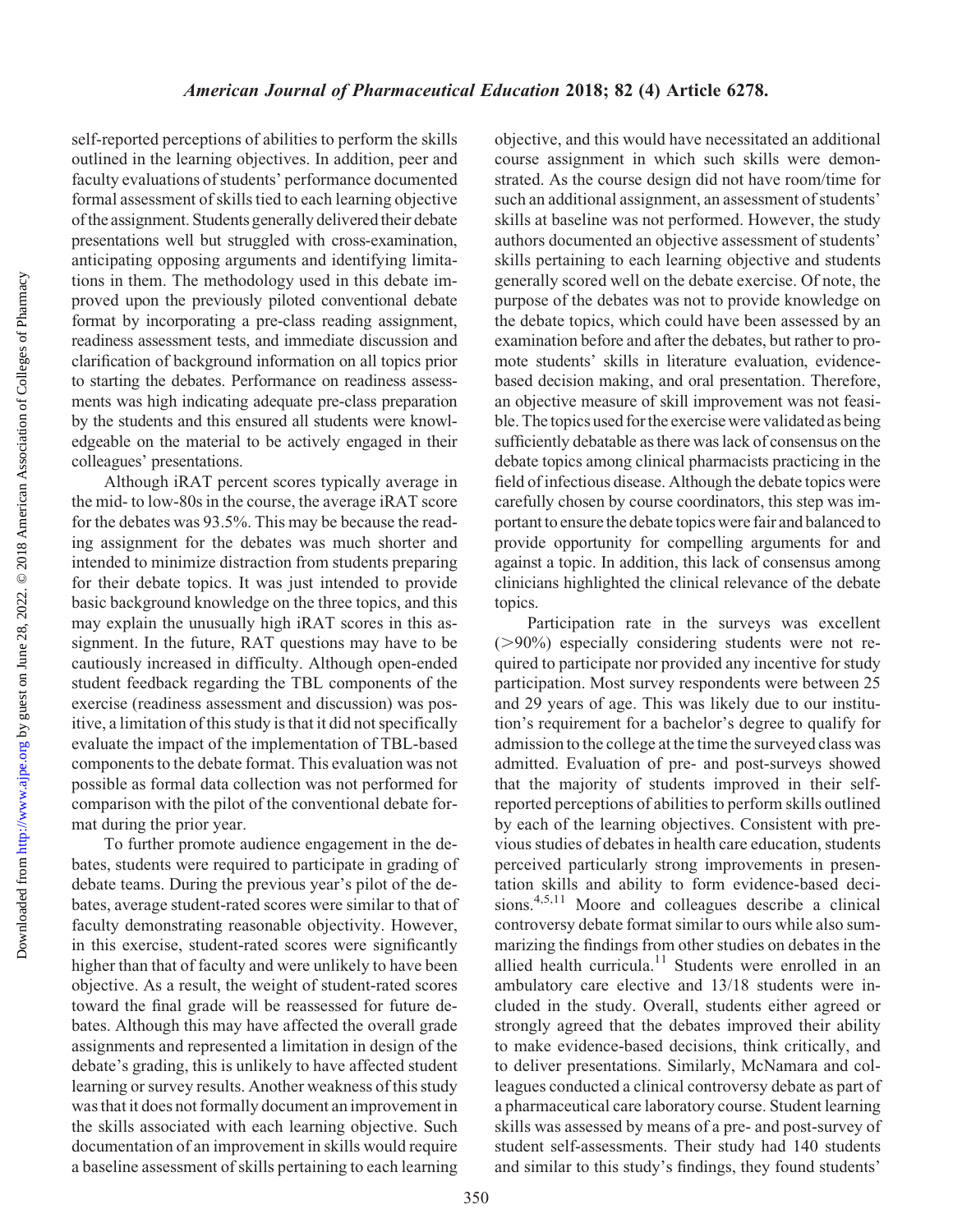self-assessments improved in identifying and analyzing the literature, predicting and defending against an argument, and delivering a presentation. The skill in which they saw the greatest improvement was in predicting opposing arguments. In this study, the third learning objective (anticipate opposing arguments and identify limitations in them) showed the least improvement in students' self-reported abilities. In addition, this correlated with the actual scores of debating teams as both peers and faculty scored debating teams the lowest in this learning objective (Appendix 1). Although students are given numerous opportunities to practice presentation skills during the curriculum, anticipation of opposing arguments is unique to a debate-style format. Students had previously participated in activities related to literature evaluation and presentation, such as journal clubs and Objective Structured Clinical Examinations (OSCEs), but had not experienced formal debates in the curriculum. Therefore, students' responses likely reflect that this was a relatively new competency they were exposed to.

In this study, the majority of students documented a positive change in self-reported abilities. A small percentage of students had lower scores on self-reported abilities on the post-survey as compared to the pre-survey. This is unlikely to truly represent students having a decline in abilities and is most likely representative of a phenomenon of survey-based research known as response shift bias.<sup>12,13</sup> This is characterized by a shift or change in the respondents' baseline level of comparison from the pre- to the post-survey. In general terms applicable to this study, this can be explained as follows: Upon going through the debates exercise, students may have become more aware of their deficiencies, or aspects of the exercise they struggled with. This then prompts the student to have a shift in their baseline self-rating and results in them rating themselves with a lower score on the post-survey. Thus, in response shift bias, the decline in score may actually represent increased self-awareness of weaknesses rather than a true decline in abilities. $14,15$  One potential solution to response shift bias is use of a retrospective pre-test and post-test design, also known as a then-post design, where students are asked to rate both their pre- and post-intervention abilities at the end of the exercise.<sup>16,17</sup> This prompts students to directly self-reflect on their change in abilities upon completion of an activity. This methodology was not used and may be a limitation of this study. In addition, our survey instrument was not pre-tested or validated prior to use which is another limitation. However, the occurrence of response shift bias makes it more difficult to detect a positive change with the conventional pre-post survey design used in this study. Despite this potential disadvantage, the results demonstrate that a majority of students perceived improvements in their self-reported abilities. It is therefore reasonable to have expected an even larger magnitude of improvement in self-reported abilities if a retrospective pre-survey design would have been used. In addition, some studies have noted limitations with both conventional prepost and retrospective pre-post designs showing lack of consensus on the ideal methodology of pre-post survey research design. $17,18$ 

Despite no use of incentives to participate in the study, the sample size was large with 93% of students completing both surveys, making the results representative of the overall student experience. Identical questions were used on preand post-surveys and these questions were phrased identically to learning objectives, which were also used in the grading rubric. Consistency in phrasing across these three mediums improves internal validity to surveys and assessments while enhancing curricular mapping and documentation of achievement in Standards 3 and 4 of the 2016 ACPE standards.<sup>2</sup> Evaluation of debate topics by survey of expert opinion is a strength that makes this study unique in comparison to previously published literature on debate exercises. In addition, this study is the first to incorporate components of the TBL pedagogy in a debate format to promote audience engagement. Due to the success of the debates exercise coupled with positive student perceptions of their experience, the only change course coordinators anticipate for future debate exercises is to reduce the weight of the student-rated score to 25% of the overall grade. The remaining overall format and design of the debates will likely remain unchanged.

# **CONCLUSION**

The results of this study of a TBL-based debate format document evidence of improvement in students' selfassessed perceptions of abilities in literature evaluation, evidence-based decision making, and oral presentation. The study also documents assessment of student learning pertaining to these skills. The assignment described provides a template for debates in a TBL-curriculum that can be extrapolated to other topics and classroom settings. Future studies on similar topics may consider utilization of both conventional and retrospective pre-surveys to better document the potential occurrence and impact of response shift bias. In addition, future studies could include an assessment of knowledge of the topics before and after the debates as an objective measure of the impact of debates in the classroom setting.

## **REFERENCES**

1. Ofstad W, Brunner LJ. Team-based learning in pharmacy education. Am J Pharm Educ. 2013;77(4):Article 70. 2. Accreditation Council for Pharmacy Education. Accreditation standards and key elements for the professional program in pharmacy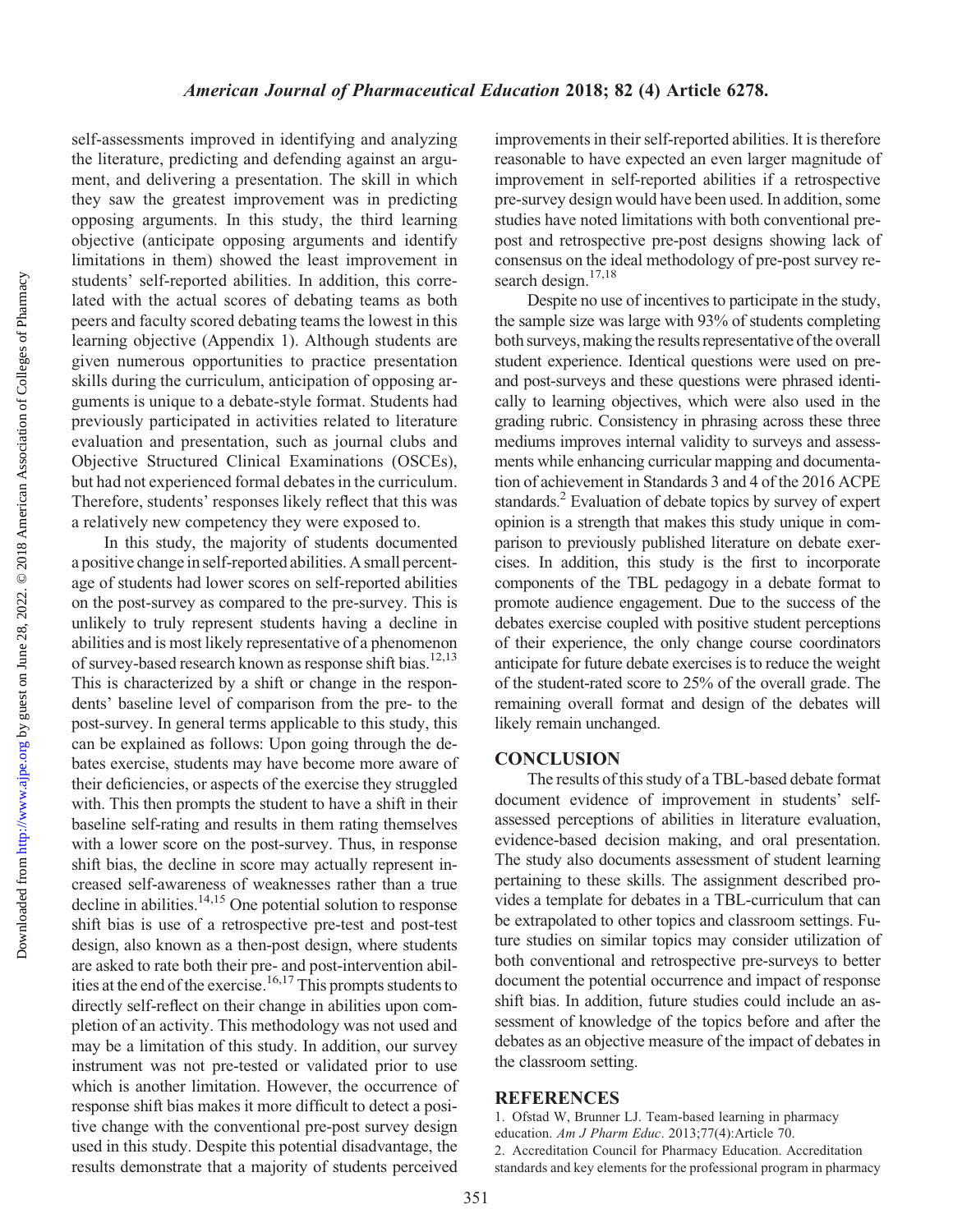#### American Journal of Pharmaceutical Education 2018; 82 (4) Article 6278.

leading to the doctor of pharmacy degree. Standards 2016. [https://](https://www.acpe-accredit.org/pdf/Standards2016FINAL.pdf) [www.acpe-accredit.org/pdf/Standards2016FINAL.pdf.](https://www.acpe-accredit.org/pdf/Standards2016FINAL.pdf) Accessed January 8, 2017.

3. Erstad BL, Murphy JE. Developing critical interaction skills in students: debating clinical pharmacokinetic controversies. Am J Pharm Educ. 1994;58(4):440-445.

4. Hanna LA, Barry J, Donnelly R, et al. Using debate to teach pharmacy students about ethical issues. Am J Pharm Educ. 2014; 78(3):Article 57.

5. Moore KG, Clements J, Sease J, Anderson Z. The utility of clinical controversy debates in an ambulatory care elective. Curr Pharm Teach Learn. 2015;7(2):239-248.

6. Charrois TL, Appleton M. Online debates to enhance critical thinking in pharmacotherapy. Am J Pharm Educ. 2013;77(8): Article 170.

7. Lin SJ, Crawford SY. An online debate series for first-year pharmacy students. Am J Pharm Educ. 2007;71(1):Article 12. 8. Bloom BS, Englehart MD, Furst EJ, et al. Taxonomy of

Educational Objectives: The Classification of Educational Goals. New York, NY: Longman; 1956.

9. Lampkin SJ, Collins C, Danison R, et al. Active learning through a debate series in a first-year pharmacy self-care course. Am J Pharm Educ. 2015;79(2):Article 25.

10. Lieberman SA, Trumble JM, Smith ER. The impact of structured student debates on critical thinking and informatics skills of secondyear medical students. Acad Med. 2000;75(10 Suppl): S84-S86.

11. McNamara A, Janke K, Conway J, et al. Student self-ratings of skill acquisition from a clinical controversy debate in a third year pharmaceutical care lab. Innov Pharm. 2013;4(4):Article 130. 12. Kaushal K. Response shift bias in pre- and post-test studies. Indian J Dermatol. 2016;61(1):91.

13. Rohs FR, Langone CA, Coleman RK. Response shift bias: a problem in evaluating nutrition training using self-report measures. J Nutr Educ. 2001;33(3):165-170.

14. Drennan J and Hyde A. Controlling response shift bias: the use of the retrospective pre-test design in the evaluation of a master's programme. Assess Eval High Educ. 2008;33(6): 699-709.

15. Howard GS. Response-shift bias a problem in evaluating interventions with pre/post self-reports. Eval Rev. 1980;4(1): 93-106.

16. Bhanji F, Gottesman R, de Grave W, Steinert Y, Winer LR. The retrospective pre-post: a practical method to evaluate learning from an educational program. Acad Emerg Med. 2012;19(2): 189-194.

17. Piwowar V, Thiel F. Evaluating response shift in training evaluation: comparing the retrospective pretest with an adapted measurement invariance approach in a classroom management training program. Eval Rev. 2014;38(5):420-448.

18. Nolte S, Elsworth GR, Sinclair AJ, Osborne RH. Tests of measurement invariance failed to support the application of the "then-test." J Clin Epidemiol. 2009;62(11):1173-1180.